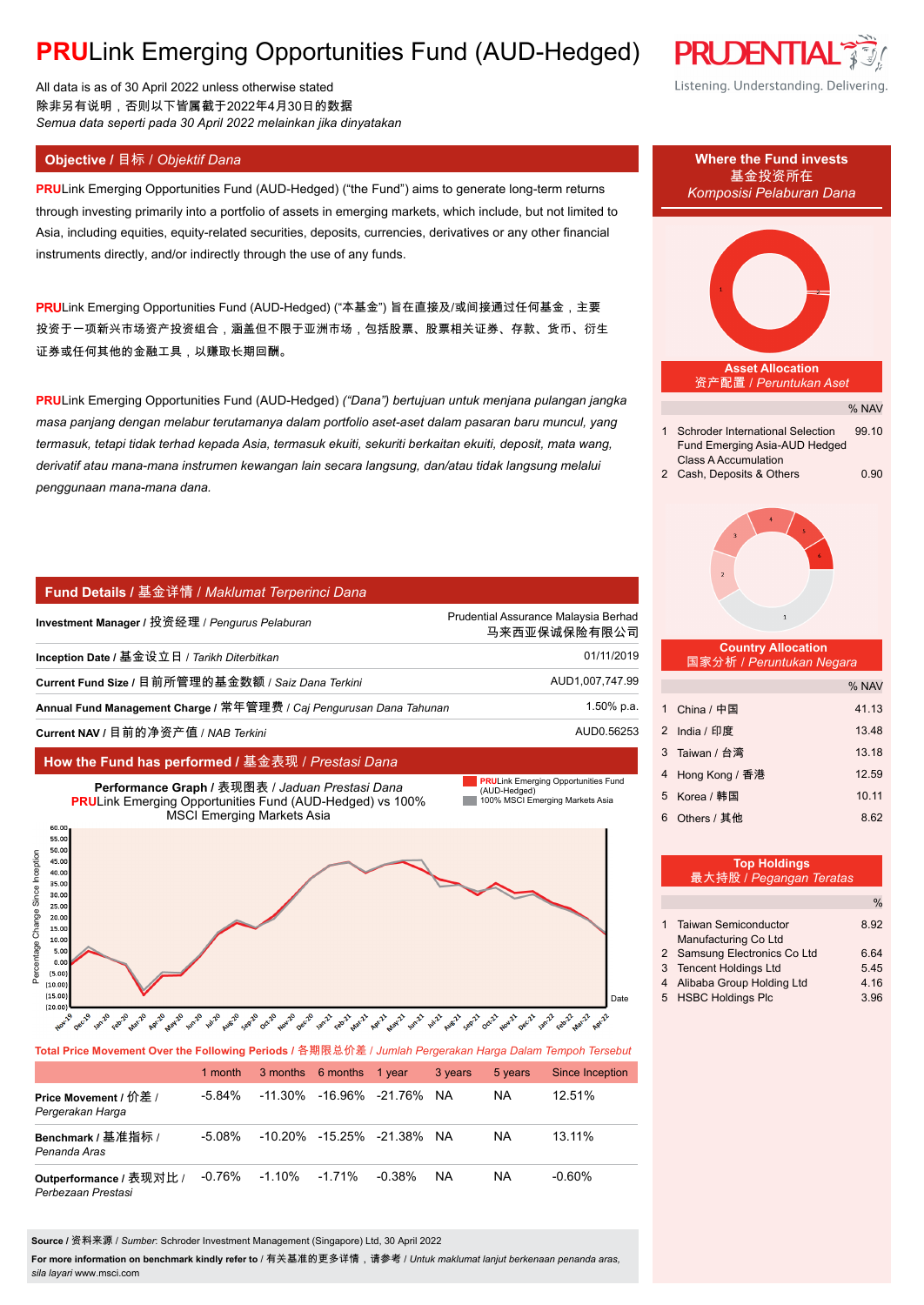## **PRU**Link Emerging Opportunities Fund (AUD-Hedged)

All data is as of 30 April 2022 unless otherwise stated 除非另有说明,否则以下皆属截于2022年4月30日的数据 *Semua data seperti pada 30 April 2022 melainkan jika dinyatakan*

### **Monthly Update /** 每月简报 / *Peningkatan Bulanan*

#### **Market Review /** 市场回顾 */ Tinjauan Bulanan*

Emerging Asian equities fell in April as China struggled to contain its worst outbreak of Covid and imposed a harsh lockdown in Shanghai . This prompted fears that the subsequent economic stoppages could have a wider impact on the global economy and exacerbate supply-chain shortages.

Expectations of higher interest rates and the ongoing Russian invasion of Ukraine also weakened investor sentiment during a volatile trading month. Taiwan was the worst-performing index market, with major electronics and semiconductor manufacturers slumping due to supply-chain disruptions amid the Covid-related lockdowns. Share prices were also sharply lower in the Philippines and South Korea. While equities in China and Hong Kong also fell, they marginally outperformed the overall benchmark.

新兴亚洲股市在4月走跌,主要是中国正竭力抑制其最严重的冠病疫情,并对上海施行严格的封锁管制。这令人担忧过后的经济干扰会对全球经济造成更广泛的 影响,同时使供应链方面的短缺更为严重。

#### 较高利率的预期以及持久性的俄罗斯-乌克兰冲突亦在动荡不定的月份里负面影响了投资者的情绪。台湾乃是表现最差的指数市场,冠病相关的封锁管制使到主要 的电子与半导体制造商因供应链受到干扰而暴跌。菲律宾与南韩的股价也大幅下挫。中国与香港股市虽也下调,但却稍微超越整体基准。

*Ekuiti Asia Memuncul merunduk di bulan April ketika China bergelut untuk membendung wabak Covid yang paling teruk dan mengenakan sekatan pergerakan yang ketat di Shanghai. Ini menimbulkan kebimbangan bahawa pemberhentian ekonomi seterusnya boleh memberi impak yang lebih luas kepada ekonomi global dan memburukkan lagi kekurangan pada rantaian bekalan.*

*Jangkaan kadar faedah yang lebih tinggi dan pencerobohan Rusia ke atas Ukraine yang berterusan turut melemahkan sentimen pelabur semasa mengharungi bulan dagangan yang tidak menentu. Taiwan merupakan pasaran indeks yang berprestasi paling buruk, dengan pengeluar elektronik dan semikonduktor utama merosot akibat gangguan rantaian bekalan di tengah-tengah sekatan pergerakan yang berkaitan dengan Covid. Harga saham juga turun mendadak di Filipina dan Korea Selatan. Walaupun ekuiti di China dan Hong Kong turut jatuh, namun sedikit mengatasi prestasi penanda aras keseluruhan.*

#### **Market Outlook /** 市场展望 */ Gambaran Bulanan*

On top of these local uncertainties, global equity market volatility has increased dramatically as the US Federal Reserve has moved to a much more hawkish stance. More recently, the Russian invasion of Ukraine has added to the worrying global growth and inflation outlook.

The massive rise in global commodity prices from the war in Ukraine is a significant issue for many Asian countries that are large oil and gas importers . However, overall, given a relatively subdued starting point for inflation and the comfortable external financing position in most Asian countries, we do not see any critical vulnerabilities within the region. Yet, these global trends are likely to depress risk appetite.

除了境内的不明朗情况,全球股市的动荡大幅加剧,主要是美国联储局的立场更为强硬。近期,俄罗斯之入侵乌克兰令全球成长和通膨展望雪上加霜。

#### 对许多大量入口油气的亚洲国家而言,乌克兰战争所导致的全球原产品价格高涨,乃是一个严重的问题。尽管如此,整体来说,由于大多数亚洲国家的外部融资 状况具伸缩性,而且通膨的起点也相对偏低,我们认为该区不会受到严重的影响。但这些全球趋势有可能会压抑投资者的风险承受度。

*Di samping ketaktentuan tempatan, volatiliti pasaran ekuiti global telah meningkat secara mendadak apabila pendirian Rizab Persekutuan AS berubah lebih agresif. Baru-baru ini, pencerobohan Rusia ke atas Ukraine telah menumpukkan lagi kebimbangan kepada pertumbuhan global dan prospek inflasi yang membimbangkan.*

*Kenaikan besar-besaran harga komoditi global ekoran perang di Ukraine merupakan isu penting yang berlegar di kebanyakan negara Asia yang merupakan pengimport besar minyak dan gas. Walau bagaimanapun, dengan mengambil kira titik permulaan inflasi yang agak lemah dan kedudukan pembiayaan luaran yang selesa di kebanyakan negara Asia secara keseluruhan, kami tidak melihat sebarang kelemahan kritikal di rantau ini. Namun, trend global tersebut berkemungkinan menekan selera risiko.*

#### **Fund Review & Strategy /** 基金表现评论与投资策略 */ Tinjauan dan Strategi Dana*

The Fund returned -5.84% for the month, underperforming the benchmark return of -5.08% by 0.76%. Year-to-date, the fund returned -14.67%, underperforming the benchmark return of -13.34% by 1.33%.

At the sector level, both stock selection and sector allocation detracted from relative returns. Selection was weak in industrials and consumer discretionary, which offset positive stock picking in information technology. No exposure to the energy sector was a negative factor.

At the country level, stock selection weighed on returns most notably in China and India. However, country allocation had a positive impact, with the underweight exposure to Taiwan adding relative value.

On top of these uncertainties about rising inflation, tightening monetary policy and depressed property market in China, global equity market volatility has increased dramatically as the US Federal Reserve has moved to a much more hawkish stance. More recently, the Russian invasion of Ukraine has added to the worrying global growth and inflation outlook.

The massive rise in global commodity prices from the war in Ukraine is a significant issue for Asian countries that are large oil and gas importers . However, overall, given a relatively subdued starting point for inflation and the comfortable external financing position in most Asian countries, we do not see any critical vulnerabilities within the region. Yet, these global trends are likely to depress risk appetite.

本基金在检讨月份的回酬为-5.84%,低于-5.08%的基准回酬0.76%。年度至今,本基金的回酬为-14.67%,低于-13.34%的基准回酬1.33%。

#### 领域方面,股项遴选与领域配置拉低了相对回酬。工业与可选消费品股项遴选的负效应,抵销了资讯科技股项的佳绩。能源领域的缺持则减损了基金表现。

就国家而言,股项遴选对回酬不利,特别是中国与印度。尽管如此,国家配置取得正面的效应,台湾股项的减持为基金的相对回酬增值。

除了货币政策紧缩、中国产业市场萎靡不振与通膨升温方面的不明朗前景外,全球股市剧烈波动,因为联储局的言论更为强硬。在近期,俄罗斯之入侵乌克 兰,使到本已令人担忧的全球成长与通膨前景雪上加霜。

对大量入口油气的亚洲国家而言,乌克兰战争所导致的全球原产品价格高涨,乃是一个严重的问题。尽管如此,整体来说,由于大多数亚洲国家的外部融资状况 具伸缩性,而且通膨的起点也相对偏低,我们认为该区不会受到严重的影响。但这些全球趋势有可能会压抑投资者的风险承受度。

*Dana mencatat pulangan -5.84% di bulan ini, tidak mengatasi pulangan penanda aras -5.08% sebanyak 0.76%. Sejak awal tahun hingga kini, Dana mengembalikan -14.67%, tidak mengatasi pulangan penanda aras -13.34% sebanyak 1.33%.*